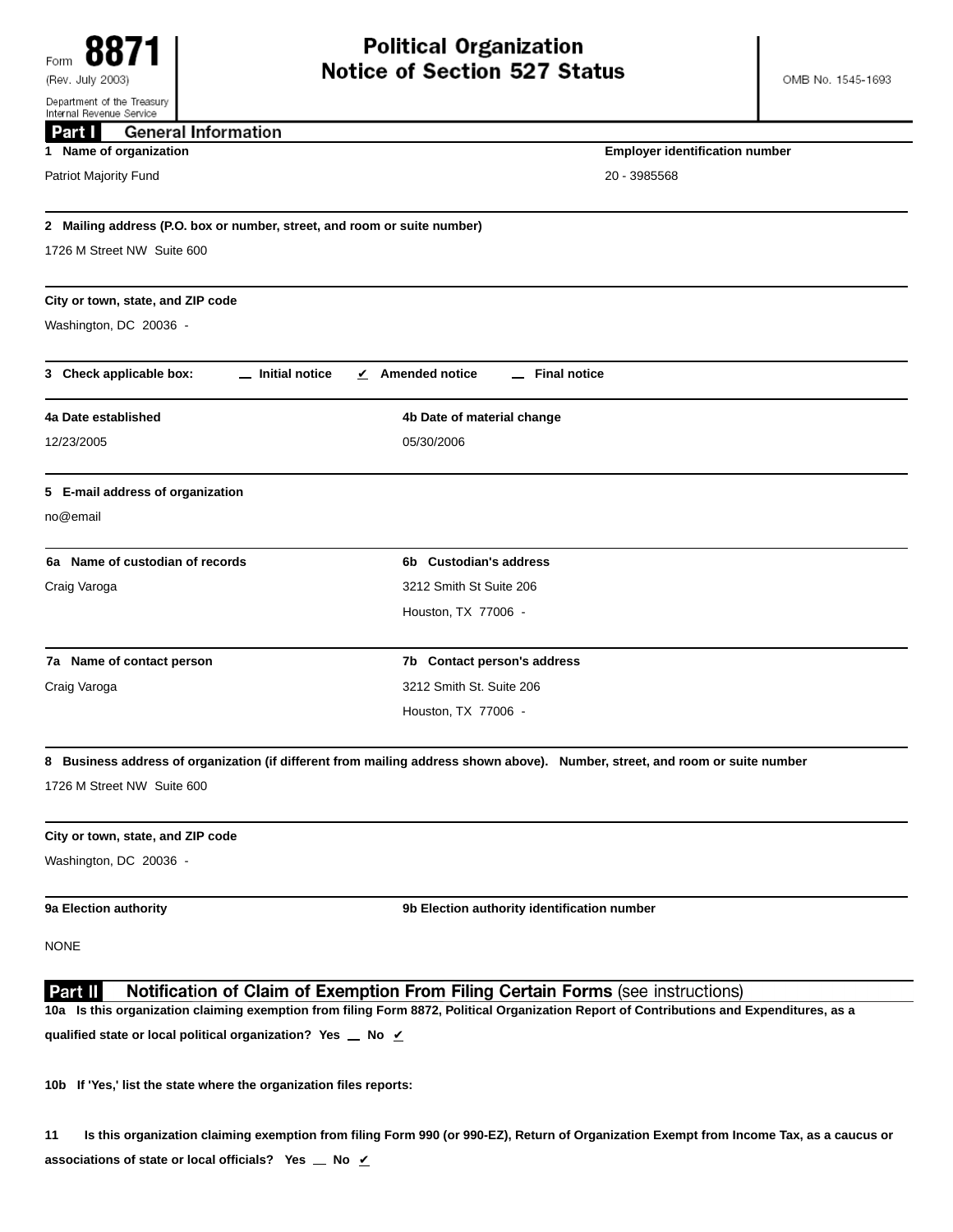## **Purpose** Part III

**12 Describe the purpose of the organization**

To communicate with the public on issues that relate to the election of candidates for state or local office or the legislative process in a manner that does not expressly advocate the election or defeat of a particular candidate.